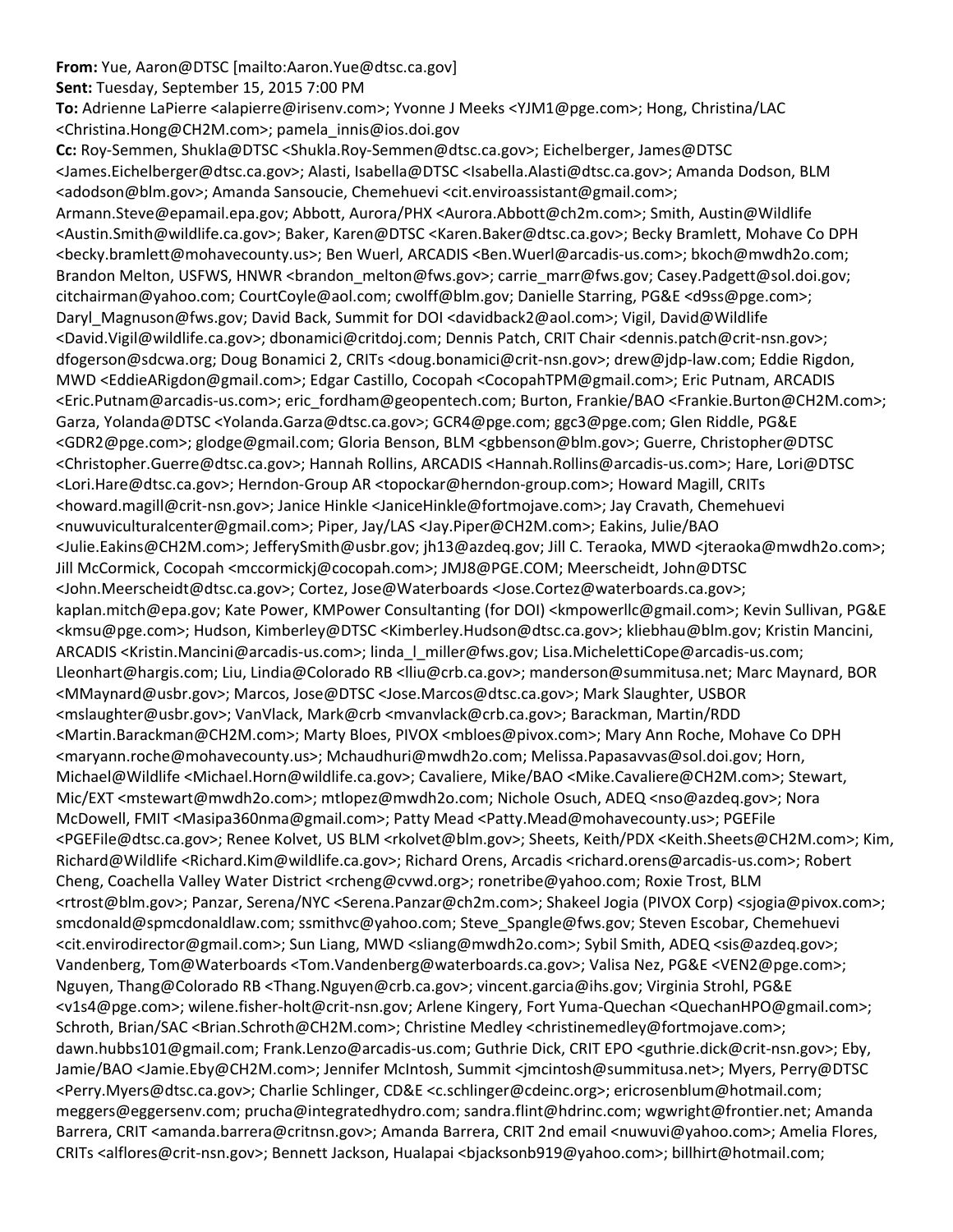calisay17@hotmail.com; Carrie Imus, Hualapai <cimus@frontiernet.net>; Charlotte Knox, FMIT <CharlotteKnox@fortmojave.com>; Chase Choate, Quechan <c.choate@quechantribe.com>; Christopher Harper, FMIT <ChristopherHarper@fortmojave.com>; cocotcsec@cocopah.com; Emma Tapija, Hualapai <emma.tapija@hualapai‐ nsn.gov>; Granthum Stevens, CRIT <Granthum.stevens@crit‐nsn.gov>; Hilda Cooney, Hualapai <hcooney@hualapai‐ nsn.gov>; Johnny Hill, Jr., CRIT <Johnny\_hilljr@yahoo.com>; Johnson "JD" Fisher, CRITs <jd.fisher@crit-nsn.gov>; Josephina Rivera, CRIT <Josephina.Rivera@crit‐nsn.gov>; Keith Moses, CRIT <Keith.Moses@crit‐nsn.gov>; LindaOtero@FortMojave.com; lorjac@frontiernet.net; lukejohnson@fortmojave.com; Marietta Jean Pagilawa, Hualapai <jpagilawa@hualapai‐nsn.gov>; Marshall Cheung, 29 Palms <tribal‐epa1@att.net>; michael.sullivan@csun.edu; Philbert Watahomigie Sr. (pwatahomigie@hualapai-nsn.gov) <pwatahomigie@hualapai-nsn.gov>; Rayomnd Mejia, Chemehuevi <raymondm505@gmail.com>; rloudbear@critdoj.com; Roland Ferrer, Torres‐Martinez <RFerrer@tmdci‐nsn.gov>; Ronald Quasula, Sr., Hualapai <nativefire1@yahoo.com>; Rudy Clark <rclark@hualapai-nsn.gov>; ShanLewis@fortmojave.com; Shelton Scott Crozier, Hualapai <sscrozier2001@yahoo.com>; Sherry J. Counts, Hualapai <scounts@hualapai‐nsn.gov>; Williams, Timothy@CDSS‐Import <timothywilliams@fortmojave.com>; tribalepa15@att.net; Valerie Welsh‐Tahbo, CRITs <valeriewt@hotmail.com>; Weldon Johnson, CRIT <Weldon.johnson@crit‐nsn.gov>; Wilfred Nabahe, CRITs <wilfred.nabahe@crit‐nsn.gov> **Subject:** RE: Topock RAWP Add 2

## Greetings,

It has been brought to my attention that some felt unclear by my email of August 31, 2015 (below) whether DTSC approved the June 2015 Final Human Health and Ecological Risk Assessment Work Plan Addendum II (RAWP Addendum II). I apologize if my original email was unclear. The simple answer is yes. DTSC participated fully in the development of the RAWP Addendum II, considered all written and verbal inputs from participating stakeholders and the Tribes during the developmental years beginning with the risk concerns raised in 2012 through the Response to Comment meeting in April 2015 and the subsequent letter dated May 20, 2015 by Dr. Michael Sullivan on the response to comments. Based on the information provided in the June 2015 RAWP Addendum II, DTSC believes that the work plan provided an adequate direction to conduct the up coming Risk Assessment; however, as reflected also in the approval letter from the Department of the Interior (DOI) on September 8, 2015, and our statements in the Response to Comments, DTSC acknowledges that the data collected from the soil investigation will need to be reviewed and evaluated prior completion of the risk assessment to determine if depth and area weighted averaging will be necessary; as well as the appropriate methodologies to evaluate risks between AOCs and SWMUs. Finally, DTSC is in agreement with the representatives for the Tribes and DOI that a key component for future risk management decision will depend on a robust uncertainties analysis for this site. Therefore, DTSC will also be fully engaged in its development.

I hope this clarifies DTSC's position on the status of the June 2015 RAWP Addendum II. If you have any questions, please feel free to contact me.

Regards,

Aaron Yue Project Manager Department of Toxics Substances Control Geological Services Branch

**From:** Yue, Aaron@DTSC **Sent:** Monday, August 31, 2015 9:07 AM

**To:** Adrienne LaPierre; Yvonne J Meeks; Christina.Hong@CH2M.com

**Cc:** Roy-Semmen, Shukla@DTSC; Eichelberger, James@DTSC; Alasti, Isabella@DTSC; Amanda Dodson, BLM; Amanda Sansoucie, Chemehuevi; Armann.Steve@epamail.epa.gov; Aurora Abbott, CH2M Hill; Smith, Austin@Wildlife; Baker, Karen@DTSC; Becky Bramlett, Mohave Co DPH; Ben Wuerl, ARCADIS; bkoch@mwdh2o.com; Brandon Melton, USFWS, HNWR; carrie\_marr@fws.gov; Casey.Padgett@sol.doi.gov; citchairman@yahoo.com; CourtCoyle@aol.com; cwolff@blm.gov; Danielle Starring, PG&E; Daryl\_Magnuson@fws.gov; David Back, Summit for DOI; Vigil, David@Wildlife; dbonamici@critdoj.com; Dennis Patch, CRIT Chair; dfogerson@sdcwa.org; Doug Bonamici 2, CRITs; drew@jdp-law.com; Eddie Rigdon, MWD; Edgar Castillo, Cocopah; Eichelberger, James@DTSC; Eric Putnam, ARCADIS; eric\_fordham@geopentech.com; frankie.burton@ch2m.com; Garza, Yolanda@DTSC; GCR4@pge.com; ggc3@pge.com;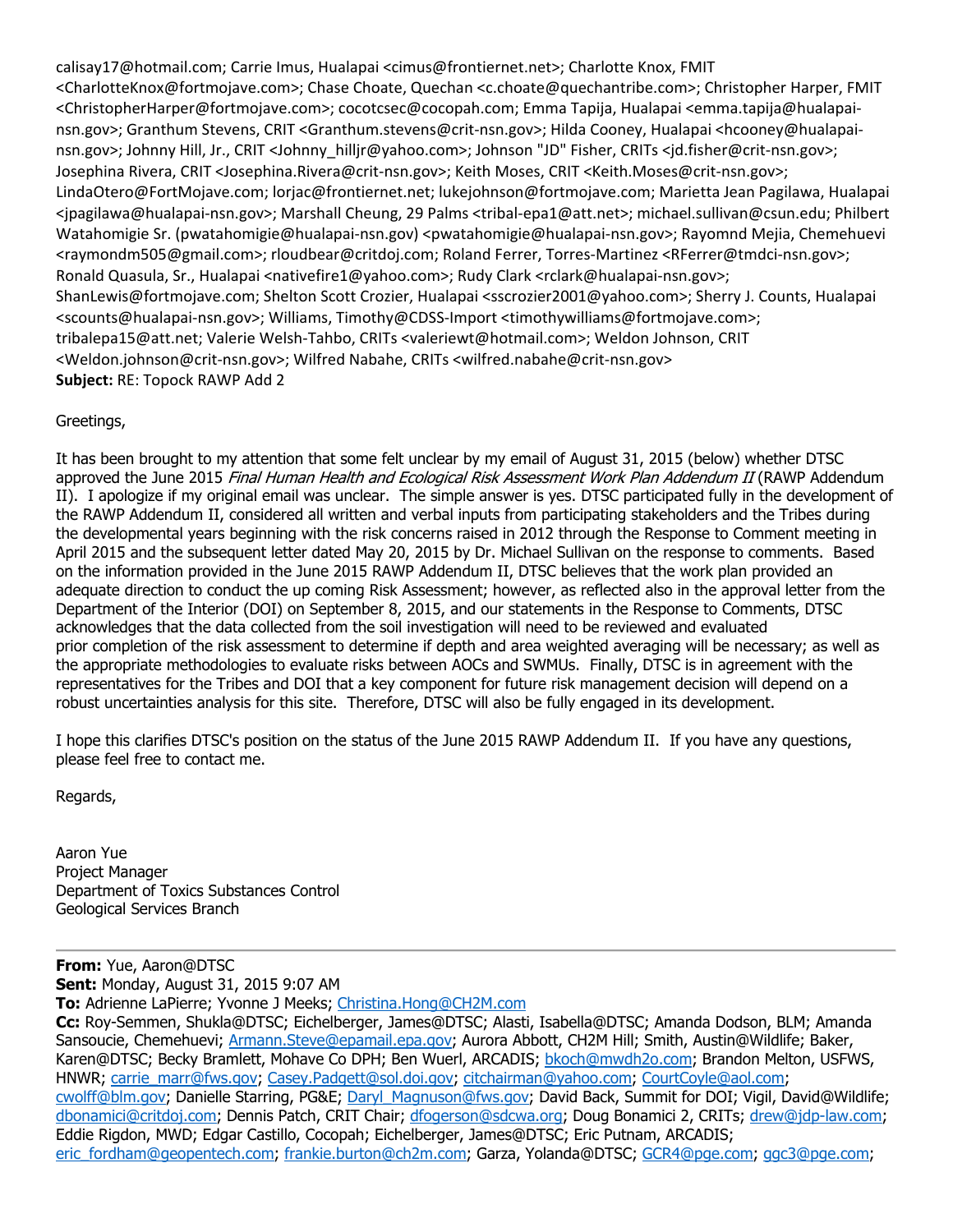Glen Riddle, PG&E; glodge@gmail.com; Gloria Benson, BLM; Guerre, Christopher@DTSC; Hannah Rollins, ARCADIS; Hare, Lori@DTSC; Herndon-Group AR; Howard Magill, CRITs; Janice Hinkle; Jay Cravath, Chemehuevi; jay.piper@ch2m.com; jeakins@ch2m.com; JefferySmith@usbr.gov; jh13@azdeq.gov; Jill C. Teraoka, MWD; Jill McCormick, Cocopah; JMJ8@PGE.COM; Meerscheidt, John@DTSC; Cortez, Jose@Waterboards; kaplan.mitch@epa.gov; Kate Power, KMPower Consultanting (for DOI); Kevin Sullivan, PG&E; Hudson, Kimberley@DTSC; kliebhau@blm.gov; Kristin Mancini, ARCADIS; linda\_l\_miller@fws.gov; Lisa.MichelettiCope@arcadis-us.com; Lleonhart@hargis.com; Liu, Lindia@Colorado RB; manderson@summitusa.net; Marc Maynard, BOR; Marcos, Jose@DTSC; Mark Slaughter, USBOR; VanVlack, Mark@crb; Martin Barackman - CH2M Hill (martin.barackman@ch2m.com); Marty Bloes, PIVOX; Mary Ann Roche, Mohave Co DPH; Mchaudhuri@mwdh2o.com; Melissa.Papasavvas@sol.doi.gov; Horn, Michael@Wildlife; mike.cavaliere@CH2M.com; mstewart@mwdh2o.com; mtlopez@mwdh2o.com; Nichole Osuch, ADEQ; Nora McDowell, FMIT; pamela\_innis@ios.doi.gov; Patty Mead; PGEFile; Renee Kolvet, US BLM; RG Keith Sheets (keith.sheets@ch2m.com); Kim, Richard@Wildlife; Richard Orens, Arcadis; Robert Cheng, Coachella Valley Water District; ronetribe@yahoo.com; Roxie Trost, BLM; Roy-Semmen, Shukla@DTSC; Serena Panzar, CH2M Hill; Shakeel Jogia (PIVOX Corp); smcdonald@spmcdonaldlaw.com; ssmithvc@yahoo.com; Steve\_Spangle@fws.gov; Steven Escobar, Chemehuevi; Sun Liang, MWD; Sybil Smith, ADEQ; Vandenberg, Tom@Waterboards; Valisa Nez, PG&E; Nguyen, Thang@Colorado RB; vincent.garcia@ihs.gov; Virginia Strohl, PG&E; wilene.fisher-holt@crit-nsn.gov; Yue, Aaron@DTSC; Arlene Kingery, Fort Yuma-Quechan; bschroth@ch2m.com; Christine Medley; dawn.hubbs101@gmail.com; Frank.Lenzo@arcadis-us.com; Guthrie Dick, CRIT EPO; Jamie.Eby@ch2m.com; Jennifer McIntosh, Summit; Myers, Perry@DTSC; PGEFile; Charlie Schlinger, CD&E; ericrosenblum@hotmail.com; meggers@eggersenv.com; prucha@integratedhydro.com; sandra.flint@hdrinc.com; wgwright@frontier.net; Amanda Barrera, CRIT; Amanda Barrera, CRIT 2nd email; Amelia Flores, CRITs; Bennett Jackson, Hualapai; billhirt@hotmail.com; calisay17@hotmail.com; Carrie Imus, Hualapai; Charlotte Knox, FMIT; Chase Choate, Quechan; Christopher Harper, FMIT; cocotcsec@cocopah.com; Emma Tapija, Hualapai; Granthum Stevens, CRIT; Hilda Cooney, Hualapai; Johnny Hill, Jr., CRIT; Johnson "JD" Fisher, CRITs; Josephina Rivera, CRIT; Keith Moses, CRIT; LindaOtero@FortMojave.com; lorjac@frontiernet.net; lukejohnson@fortmojave.com; Marietta Jean Pagilawa, Hualapai; Marshall Cheung, 29 Palms; michael.sullivan@csun.edu; Philbert Watahomigie Sr. (pwatahomigie@hualapai-nsn.gov); Rayomnd Mejia, Chemehuevi; rloudbear@critdoj.com; Roland Ferrer, Torres-Martinez; Ronald Quasula, Sr., Hualapai; Rudy Clark; ShanLewis@fortmojave.com; Shelton Scott Crozier, Hualapai; Sherry J. Counts, Hualapai; Williams, Timothy@CDSS-Import; tribalepa15@att.net; Valerie Welsh-Tahbo, CRITs; Weldon Johnson, CRIT; Wilfred Nabahe, CRITs **Subject:** RE: Topock RAWP Add 2

## Adrienne,

Sorry, I have not officially approved the RAWP addendum 2 up to now. The status is that DTSC has participated in the development of the second Risk Assessment Work Plan (RAWP) addendum and agrees with the RAWP addendum II in concept on the proposed use scenarios as well as how the data will be used and presented in a risk assessment. However, DTSC toxicologists would like to qualify the work plan in that it is premature to fully predetermine the methodologies we can or cannot use for the risk assessment without consideration of the field data (chemicals of concern, concentrations, locations and distributions, etc.). Aside from that, DTSC believes that the RAWP and its two addendum provide a solid frame work for conducting the upcoming risk assessment.

In response to your question about distribution, DTSC agrees that the final RAWP Addendum 2 should be provided to the project stakeholders and Tribal representatives in either hardcopies or electronically based on their individual preference.

Regards,

Aaron Yue Project Manager Department of Toxic Substances Control (714) 484‐5439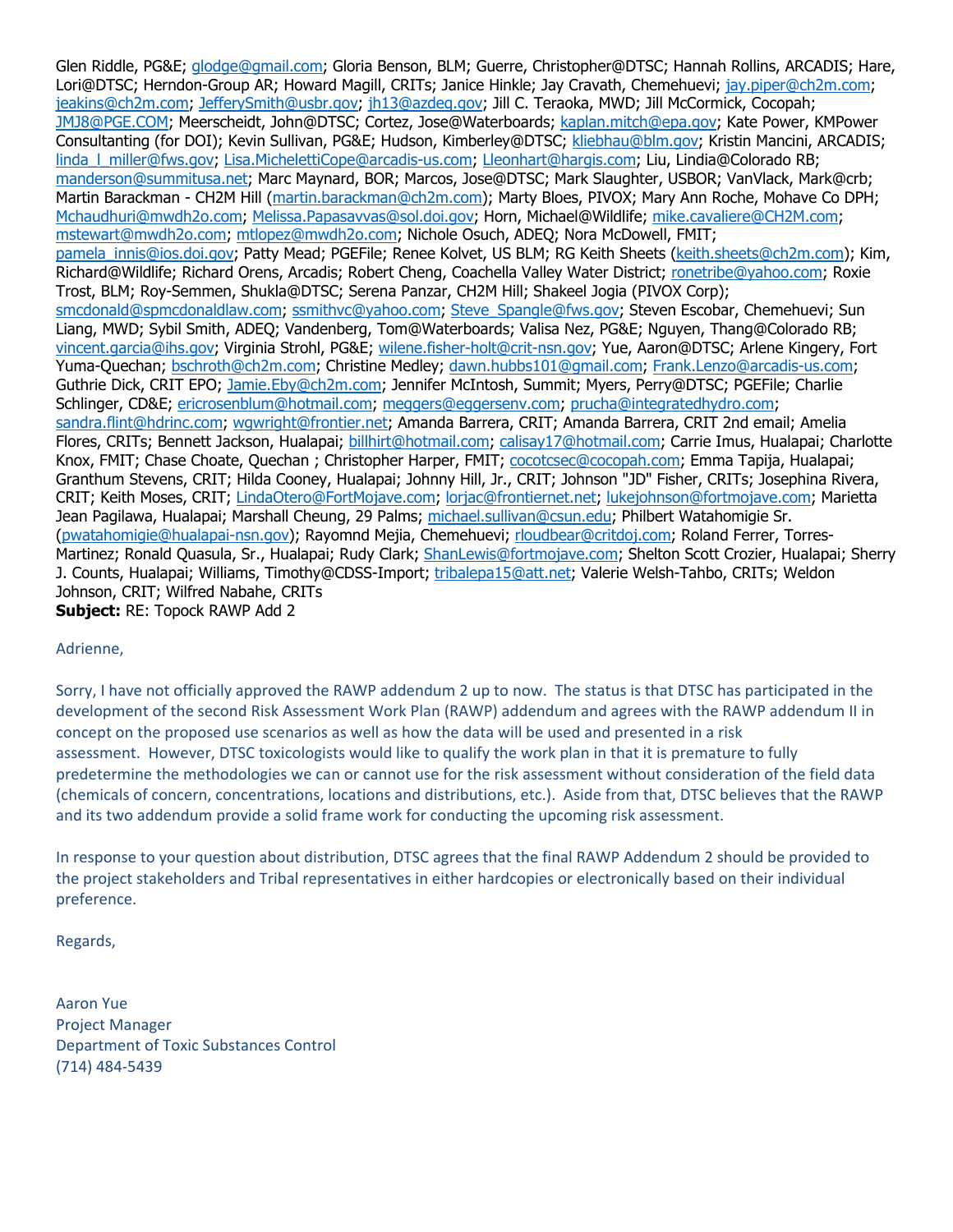**From:** Adrienne LaPierre **Sent:** Wednesday, July 01, 2015 11:11 AM **To:** Baker, Karen@DTSC (Karen.Baker@dtsc.ca.gov); Yue, Aaron@DTSC; Innis, Pamela S **Cc:** Meeks, Yvonne J (YJM1@pge.com); 'Mancini, Kristin' (Kristin.Mancini@arcadis-us.com); Rollins, Hannah (Hannah.Rollins@arcadis-us.com) **Subject:** Topock RAWP Add 2

Hello all‐

On behalf of PG&E, this email transmits the *Final Human Health and Ecological Risk Assessment Work Plan (RAWP) Addendum 2*. Two copies of the report are attached: the first is a word document with changes made since the May 2014 submittal noted in redline, and the second is a clean final PDF version which includes the text, figures, tables and attachments.

The *Final RAWP Addendum 2* considers the comments received from DTSC, DOI and the Tribes, as well as the action items from the April 23, 2015 Risk Assessment (RA) Forum.

On May 20, 2015, Dr. Michael Sullivan, on behalf of FMIT, submitted a letter and a Response to Comments (RTC) Table Annotated by FMIT to DTSC and DOI regarding the *RAWP Addendum 2*. The letter included a list of action items from the RA Forum that are consistent with PG&E's list of action items that resulted from the RA Forum. However, in the RTC Table Annotated by FMIT, FMIT noted expected revisions to the RAWP Addendum 2 that are inconsistent with PG&E's understanding of the action items from the RA Forum, as discussed with the agencies. The following summarizes these differences:

- FMIT's response to Comment 7 notes "The agencies have agreed to include a discussion of the depth weighting and the criteria for triggering the weighting in the final RAWP".
	- o As stated in the RA Forum action item list provided to the agencies, PG&E has provided the trigger criteria for area weighted averaging in the *Final RAWP Addendum 2.* The depth weighting approach was outlined in the May 2014 submittal of the *RAWP Addendum 2* and was discussed at both the September 2013 RA Workshop and the April 2015 RA Forum. Additional discussion of the depth weighting approach has not been included in the *Final RAWP Addendum 2*.
- FMIT's response to Comment 9 notes "The agencies have agreed to include a discussion of the EPC calculations and the criteria for triggering various calculations in the final RAWP".
	- o As stated in the RA Forum action item list provided to the agencies, PG&E has provided the trigger criteria for conducting various calculations in the *Final RAWP Addendum 2.* A meeting where EPC calculations will be further discussed will be scheduled with the agencies and Tribes after soil investigation data validation, as noted in PG&E's response to Comment 47.

Please let us know if you have any questions and/or would like hard copies of the *Final RAWP Addendum* 2 sent to your office.

Please also let us know if you would like PG&E to send the PDF of the *Final RAWP Addendum 2* to Stakeholders.

Thank you.

Adrienne LaPierre **IRIS ENVIRONMENTAL** 1438 Webster Street, Suite 302 Oakland, CA 94612 Phone: 510.834.4747, ext. 12 Fax: 510.834-4199

website: www.irisenv.com email: alapierre@irisenv.com